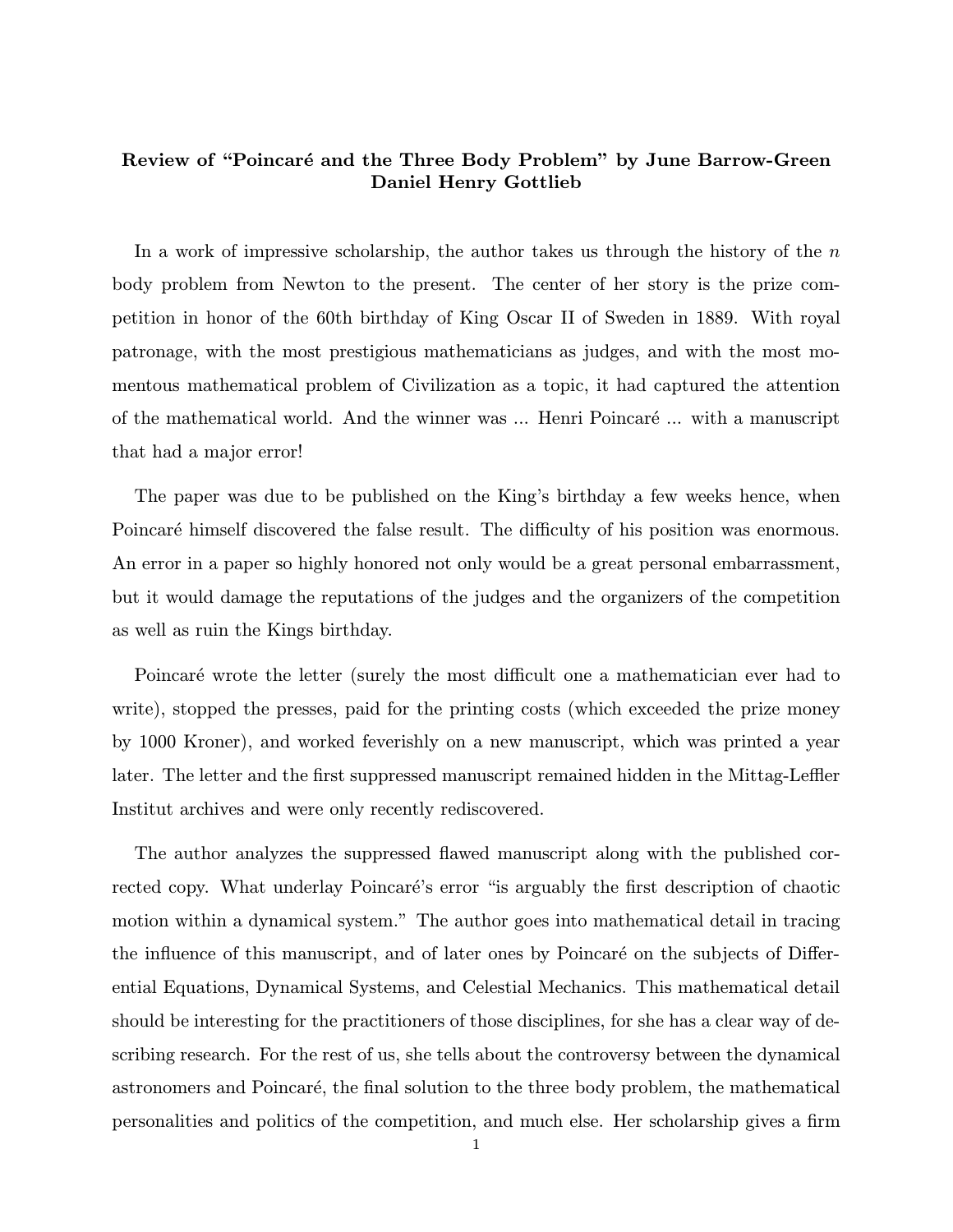historical base for reflections about what a mathematician really is.

For example, Arthur Jaffe and Frank Quinn's controversial article [1] discusses the issue of published results with inadequate proofs. Among the cautionary tales mentioned is Poincaré's discovery of homology. "Poincaré claimed too much, proved too little, and his reckless methods could not be imitated. The result was a dead area which had to be sorted out before it could take off." The context of these remarks imputes a kind of dishonesty to Poincaré, and claims it retarded the subject for years. However, in view of Poincaré's letter, we can ask the author of those lines whether it seems to him now that Poincaré was dishonest, and we can inquire if he himself would write such a letter if he were in Poincaré's position. As far as the "damage" done by Poincaré, I point out that some of the greatest mathematicians of the time took fifty years before they finally got homology right, and in the process they fundamentally changed the way we view almost all of Mathematics.

Practitioners of mathematics follow two historical traditions. One stems from the dawn of Civilization, the other arose in the time of the Greeks. In the older tradition, Mathematics is the handmaiden of the Arts, Science, and Industry. In the Greek tradition, Mathematics is the Queen of Knowledge, the only real way to Understand Nature.

By "Understand Nature", I mean understand it in the way that a Mathematician understands Mathematics: Clearly, distinctly, without ambiguity. To paraphrase Galileo: Once one tastes this kind of Knowledge, he can never be satisfied with a less perfect kind. Only a Mathematician can taste this kind of Knowledge. (Here I mean Mathematician in an inclusive sense, as opposed to merely a member of a particular profession.) This kind of Knowledge makes Mathematics the Queen of the Sciences, and she will reign forever.

But Mathematics is also the Handmaiden of the Sciences. It is a collection of tools to solve problems, to obtain answers, to describe and to measure and to name. You use it to build a bridge, to survey the land, or to navigate the sea. It perfected the masterpieces of our great painters and cast the horoscopes of our superstitious ancestors. This tradition is much older than the Greek tradition of Mathematics as a pure kind of knowledge, and for most well educated people it forms their view of what Mathematics is. Those who hold to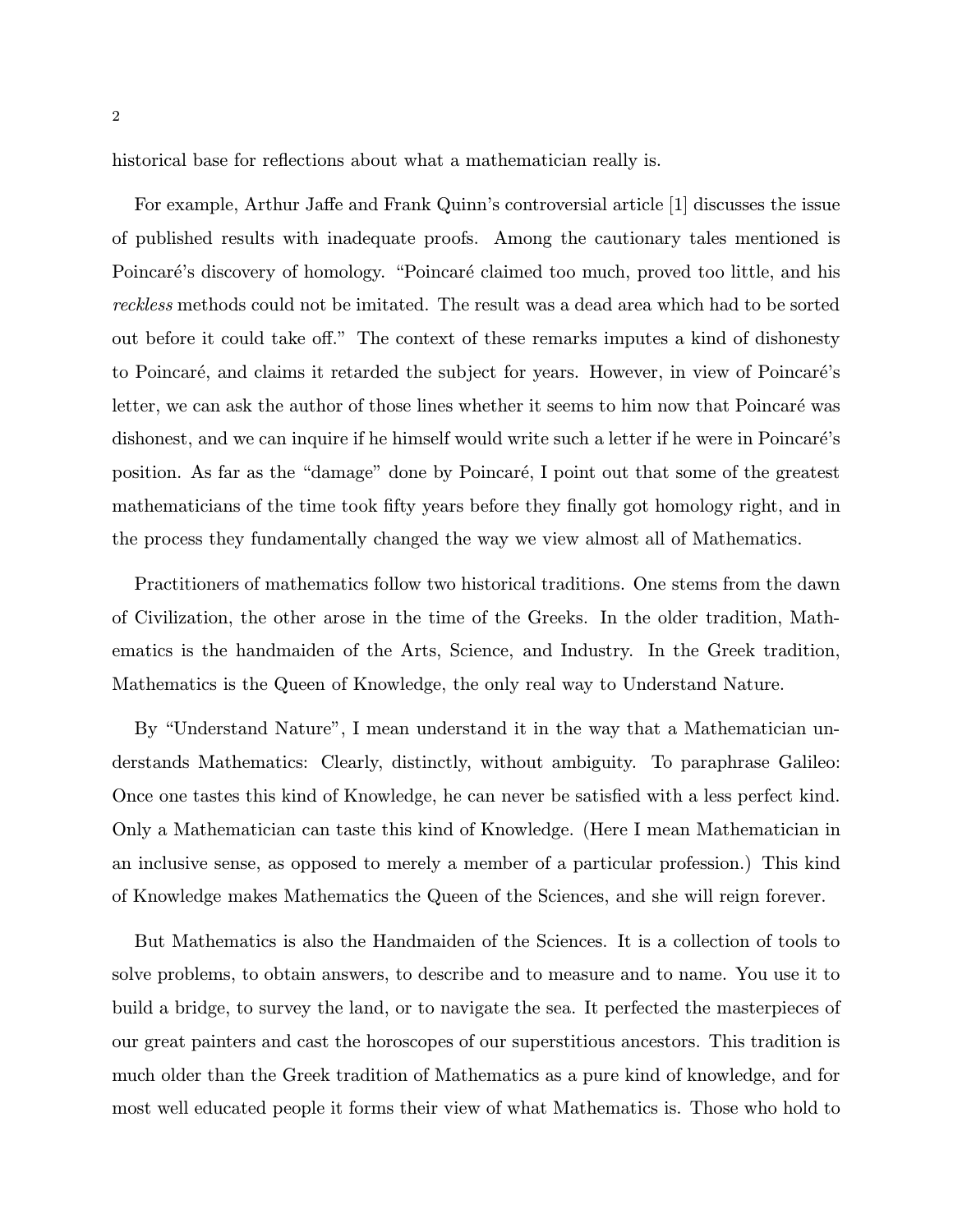this tradition may practice their mathematics with skill, but the mathematics is secondary to other considerations. I will call these people Practitioners.

Now among the fascinating things in this story is that a Practitioner named Hugo Gyldén, upon obtaining information about Poincaré's original prize winning paper, claimed he in fact had already published all of Poincaré's results. This led to a long controversy between those Practitioners called Dynamical Astronomers, and the Mathematicians. The problem was that the Mathematicians and the Astronomers had different ideas about what convergence of a series means:

"To illustrate how mathematicians and astronomers differed over this question, Poincar´e compared the possible interpretations of the following two series

$$
\Sigma (1000)^n/n! \text{ and } \Sigma n!/(1000)^n
$$

.

He argued that a mathematician would consider the first convergent and the second divergent, while an astronomer would label them the other way round."

This must be the best of the math versus physics jokes, because it is true! Yet Poincaré did not convey any criticism. He merely wanted to explain the difference to eliminate misunderstandings. He understood that truncating a divergent series whose initial terms decrease fast could produce numbers that are useful in practical problems, but he pointed out that such methods should not be used to prove theoretical results. And he observed that for practical computations it really does not matter whether or not the series converges: What is important is to have some idea of the upper bound of the errors involved.

Poincaré always said he learned a great deal from these Practitioners, including Gyldén. Most of us would react in the spirit of Hermite, who " was not impressed by Gylden's grasp of analysis, describing Gyld´en as a ghost from a bygone age, who had been left behind as the world of analysis transformed about him." It turns out, though, that Poincaré had the right point of view, because in 1909, the Finnish astronomer Karl Sundman completely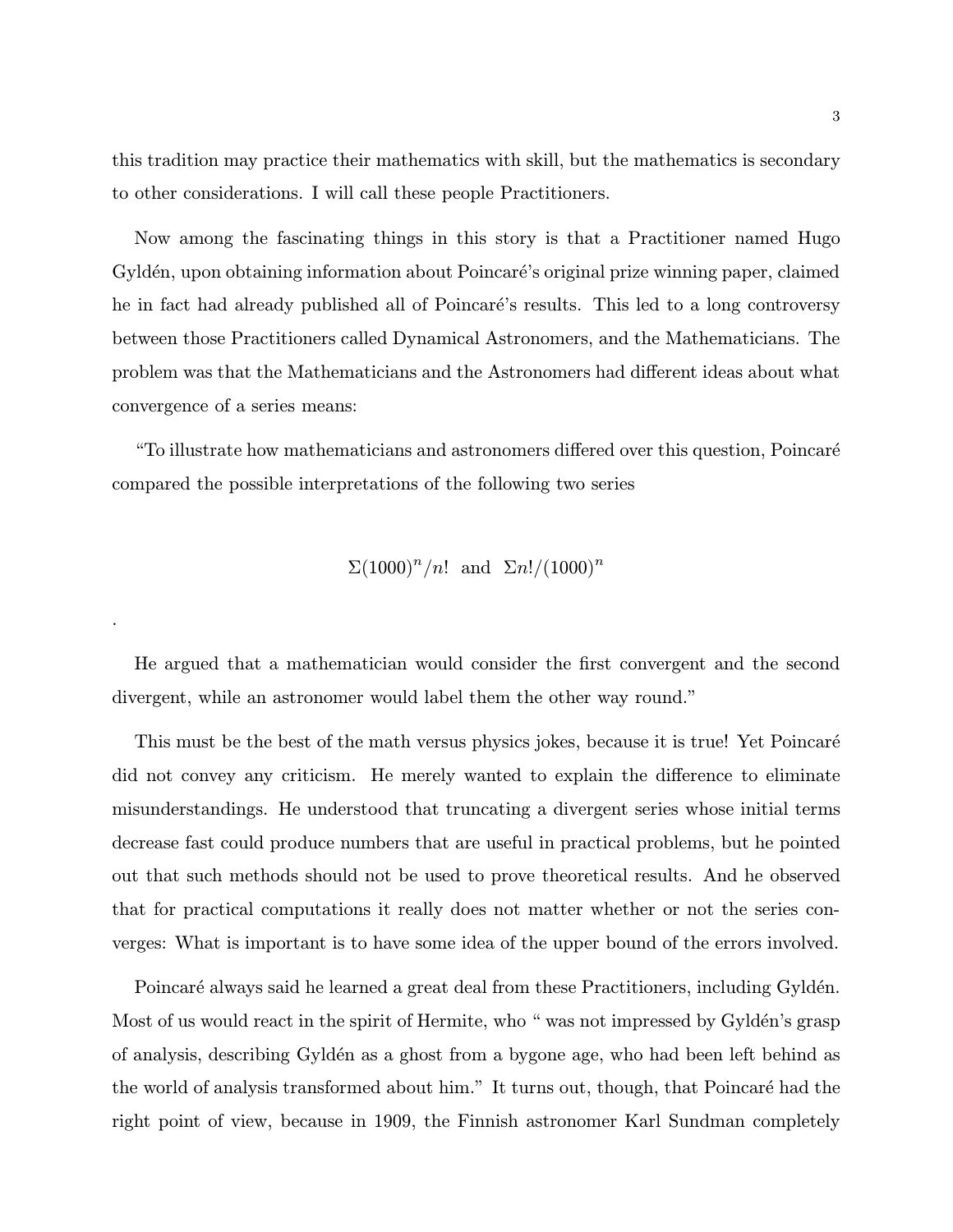solved the three-body problem! Given an initial position, he could produce a convergent series giving the positions of the bodies for all times.

Wait a minute, I didn't know that the Three Body Problem was solved. I'll bet you didn't either. " Sundman's work seems to have been almost forgotten. Why did such an important and long awaited work almost fade into obscurity?" Think about it!

The *n* body problem can be thought of as the most fateful problem in all of Mathematics. One might say that the mathematician Galileo Galilei "solved" the one body problem by assuming as an axiom that a body moves with uniform motion in a straight line. Reasoning with other axioms, he showed that a projectile follows a parabolic path. To objections that no one has seen a body move forever in a straight line, he would say: Let us derive the mathematics, and compare the results to those we actually observe. If their differences can be explained by other effects, then the axiom is reasonable. If there is a disparity, then the axiom should be discarded. Thus Galileo followed in the tradition of Archimedes and used Mathematics to Understand Nature.

The two body problem was essentially solved by Newton in 1687. Newton laid down his three Laws, the first two adapted from Galileo, plus the fourth Law of Gravity. With these axioms mathematicians could understand the workings of the solar system, and they strove to develop methods of calculating. This stupendous achievement, Newtonian Mechanics, led to an entire reorientation of Western Culture. The following century, called the Age of Reason, found Mathematical ideas applied in every field as people tried to emulate Newton's clarity.

How could the solution of the three body problem fade into obscurity? Well, the first reason is that Sundman's series does not converge according to the Practitioners. The second reason is that it is an algorithm conveying little insight: although it is precise, it does not add much to Understanding Nature. The third reason is that the Physicist Albert Einstein, noting some slight inadequacy in Galileo's solution of the one body problem, propounded a new solution, and thereby became a Mathematician.

I thoroughly enjoyed June Barrow-Green's book. I have written things here I would not